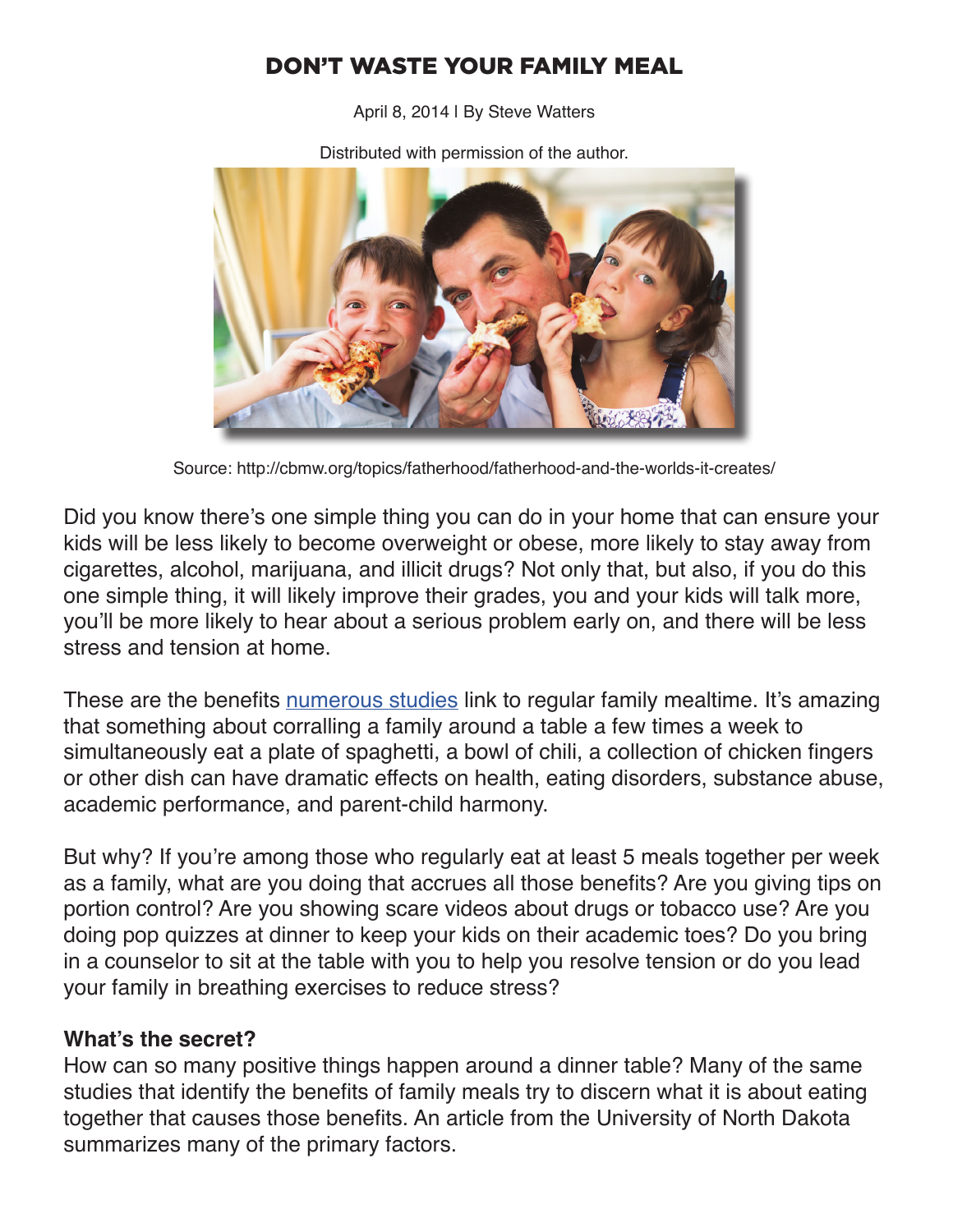Awareness:

FAMILY MEALS ALLOW PARENTS AN OPPORTUNITY TO BE AWARE OF AND MONITOR THEIR CHILDREN'S MOODS, BEHAVIORS AND ACTIVITIES WITH FRIENDS. THIS KIND OF PARENTAL MONITORING IS IMPORTANT FOR PARENTS TO BE ABLE TO KNOW WHAT THEIR KIDS ARE DOING, WHO THEY ARE WITH, AND WHERE AND WHEN THEIR ACTIVITIES ARE TAKING PLACE.

Structure:

FAMILY MEALS GIVE REGULAR STRUCTURE AND ROUTINE TO A CHILD'S DAY. IF A CHILD KNOWS THAT HE OR SHE CAN EXPECT A RELIABLE SCHEDULE, IT INCREASES HIS OR HER SENSE OF SECURITY AND IMPROVES WELL-BEING.

Language and literacy development:

FAMILY MEALS MAKE A POSITIVE IMPACT ON YOUNG CHILDREN'S LANGUAGE ACQUISITION AND LITERACY DEVELOPMENT. FAMILY MEALS FURNISH A DAILY OPPORTUNITY FOR A PARENT OR SIBLING TO SPEAK TO AN INFANT OR TODDLER, AND HELP THEM LEARN WORDS, UNDERSTAND LANGUAGE AND BUILD CONVERSATION.

Protection:

… A STRIKING NUMBER OF STUDIES GIVE SPECIFIC AND WIDE-RANGING EVIDENCE THAT FAMILY MEALS ARE AN IMPORTANT "PROTECTIVE FACTOR" IN THE LIVES OF CHILDREN AND TEENAGERS. FAMILY MEALS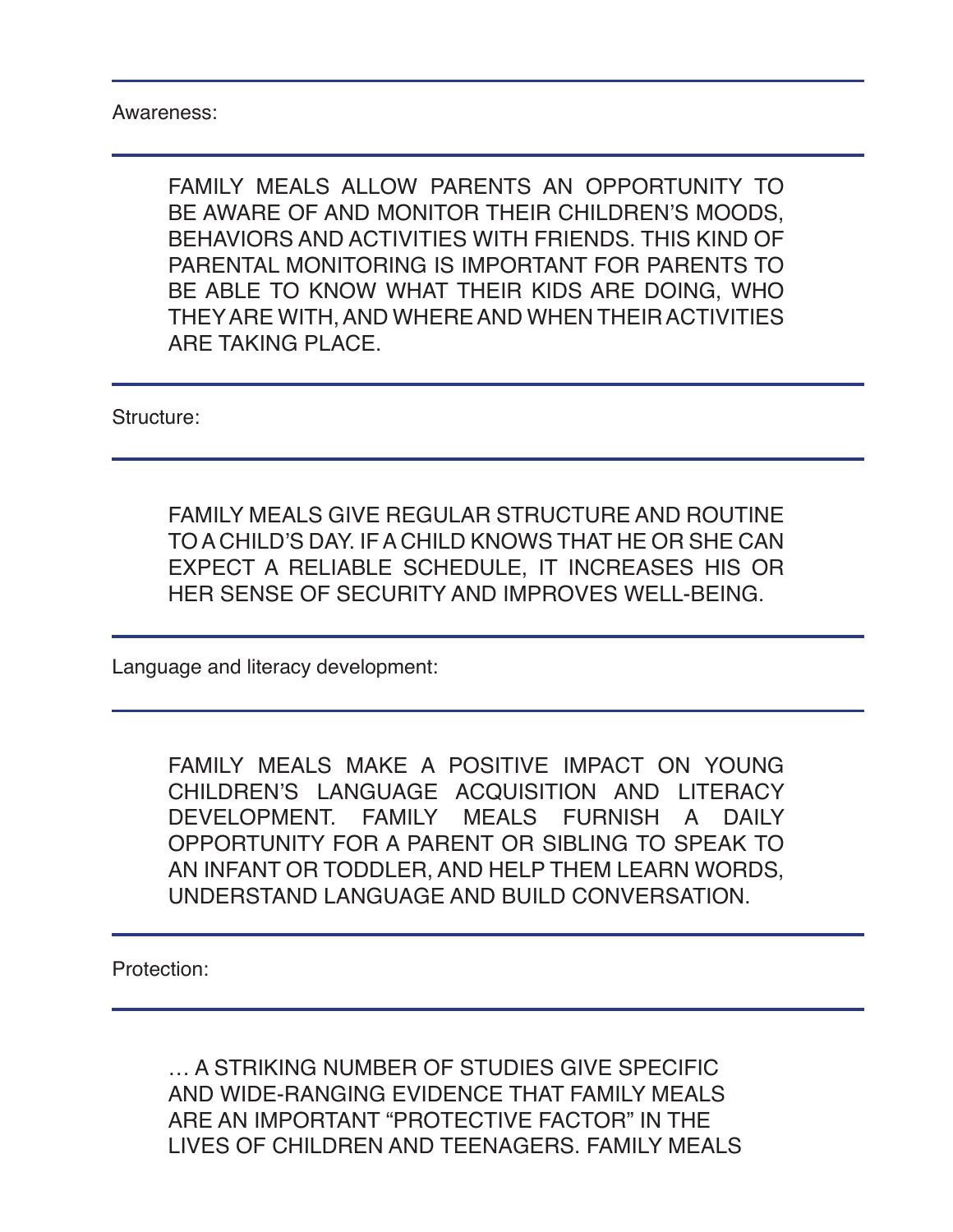ARE ASSOCIATED WITH A VARIETY OF POSITIVE OUTCOMES THAT IMPROVE CHILD WELL-BEING. THESE INCLUDE A DECREASED RISK OF SUBSTANCE USE OR DELINQUENCY, HEIGHTENED PERSONAL AND SOCIAL WELL-BEING, AND BETTER ACADEMIC PERFORMANCE.

Modeling of healthy eating:

FAMILY MEALS FURNISH A MEANINGFUL OPPORTUNITY TO PROVIDE A ROLE MODEL FOR HEALTHY EATING. PARENTS AND OTHER ADULTS CAN HELP MODEL EATING MODERATE PORTION SIZES, TASTING NEW FOODS OR STOPPING WHEN FULL. ALSO, THEY CAN USE FAMILY MEALTIMES TO ENCOURAGE COURTESY AND OTHER SOCIAL MANNERS THAT ARE VALUED IN SOCIETY.

FAMILY MEALS ARE ASSOCIATED WITH IMPROVED DIETARY INTAKE AMONG FAMILY MEMBERS. FOR EXAMPLE, SEVERAL LARGE STUDIES HAVE SHOWN THAT REGULAR FAMILY MEALS ARE STRONGLY ASSOCIATED WITH INCREASED CONSUMPTION OF FRUITS, VEGETABLES, GRAINS AND OTHER HEALTHY FOOD CHOICES WHILE ALSO LINKED WITH LESSER CONSUMPTION OF FRIED OR FATTY FOODS, SOFT DRINKS OR OTHER LESS HEALTHY FOOD CHOICES.

Theodore Dalrymple, a British physician, made similar points in a haunting way in a Wall Street Journal article where he observed the connection between obesity among the poor and the loss of family meal rituals:

FOR MUCH OF THE POPULATION, FAMILY MEALS ARE A RITUAL OF THE PAST: THIRTY-SIX PERCENT OF BRITISH CHILDREN NEVER EAT A MEAL AT A TABLE WITH ANOTHER MEMBER OF THEIR FAMILY OR HOUSEHOLD (WE HAVE NOW PASSED THE MILESTONE LONG DESIRED BY RADICAL SOCIAL REFORMERS, MORE CHILDREN BEING BORN ILLEGITIMATE THAN LEGITIMATE). IN THE HOMES OF THE POOR, THE UNEMPLOYED AND THE SINGLE PARENTS THAT I USED TO VISIT AS A DOCTOR, I WOULD FIND NO EVIDENCE OF COOKING EVER HAVING BEEN DONE THERE. FATTY TAKE-AWAY MEALS AND READY-